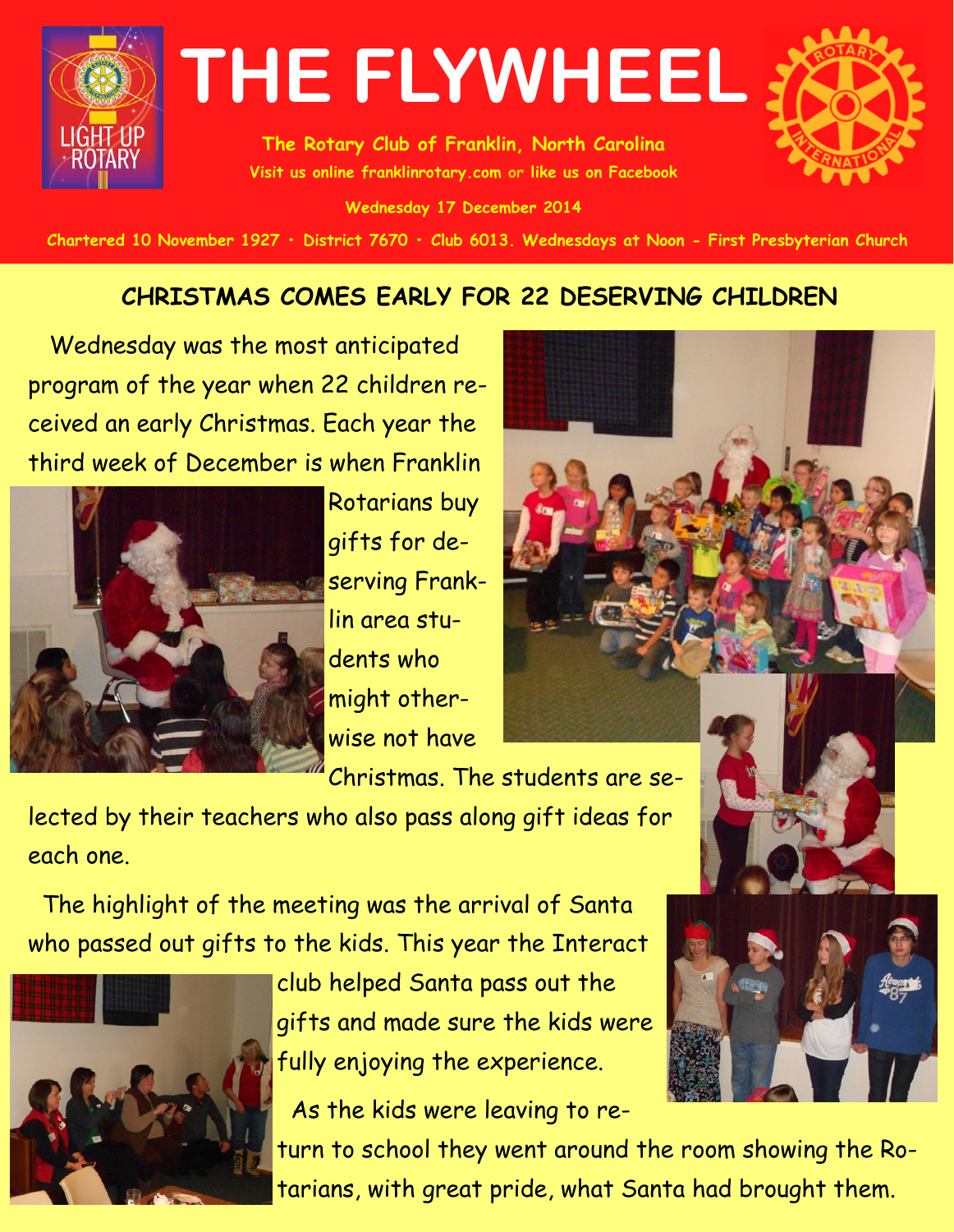

**The Rotary Club of Franklin, North Carolina Visit us online franklinrotary.com or like us on Facebook** 

**Wednesday 17 December 2014**



Chartered 10 November 1927 • District 7670 • Club 6013. Wednesdays at Noon - First Presbyterian Church

### **Member Profile—Fred Lindstrom**

 Fred Lindstrom was born and reared in Atlanta. He graduated from Northside High School, the University of Georgia (ABJ in Radio-TV Journalism), the Episcopal Theological Seminary in Virginia, the Woodrow Wilson College of Law, Atlanta (J.D.). His first career was in radio news in Atlanta. Memorable stories covered by Fred included Dr. Martin Luther King and civil rights movement, the law suit in Federal Court against the Saturday Evening Post by Alabama Coach Bear Bryant and Georgia Coach Wally Butts after they were accused of conspiring to fix the Georgia-Alabama game, the constant drama of the Georgia General Assembly and Atlanta City Hall, the murder of Lt. Col. Lemuel Penn by Klansmen near Athens, Georgia .



 Lindstrom then went off to Seminary, ordained a Episcopal Priest, he served parishes in the Southeast, retiring from St. Thomas, Greenville, Alabama in 2010. While a priest, Fred also worked as a police officer for the Atlanta Police Department in Community Crisis Intervention and then as Detective Sergeant in charge of the Securities and Commercial Fraud Section of the Intelligence Division's Organized Crime Section. One major case was a fraud against the Atlanta Humane Society which exposed organized crime connections with the Mafia. Fred was elected to Leadership Atlanta's Class of 1975.

 Fred served as a Board Member of Leadership Pensacola, President NW Florida Chapter of the National Kidney Foundation, Board of the Florida Trust for Historic Preservation. He is Licensed Marriage and Family Therapist (Florida and Alabama) and Clinical Member of the American Association for Marriage and Family Therapy (Private Practice in Pensacola while part-time vicar of Holy Spirit, Gulf Shores). Fred served as a Law Enforcement Chaplain for 30 years. He has been a Rotarian for a total of nineteen years and is especially proud of his membership in the Franklin Rotary Club. Fred is married to Marcia Pace Lindstrom from Pensacola, has one son, three step-sons and two grandchildren.

# **Volunteer Opportunity**



Tom Coley reported that our club and several other western North Carolina Rotary clubs will be joining together to provide volunteer and financial support of Barium Springs. Barium Springs has several group homes in North Carolina with one group home in Bryson City, NC. Each home provides care for 4-9 children in a family-style setting. They have a  $k$  capacity of 60 children living in all of their group homes. Staff, called Family-Teachers, are well-trained and committed to demonstrating healthy family behaviors and teaching important social skills. They implement the "Teaching-Family Model" - a proven tool for helping children improve behaviors and social skills. Tom indicated there will be a tour of the Bryson City group home on Thursday, January 8th leaving Franklin at 10:30 AM and those going should be back by 1:30 PM. See Tom to sign up for the tour.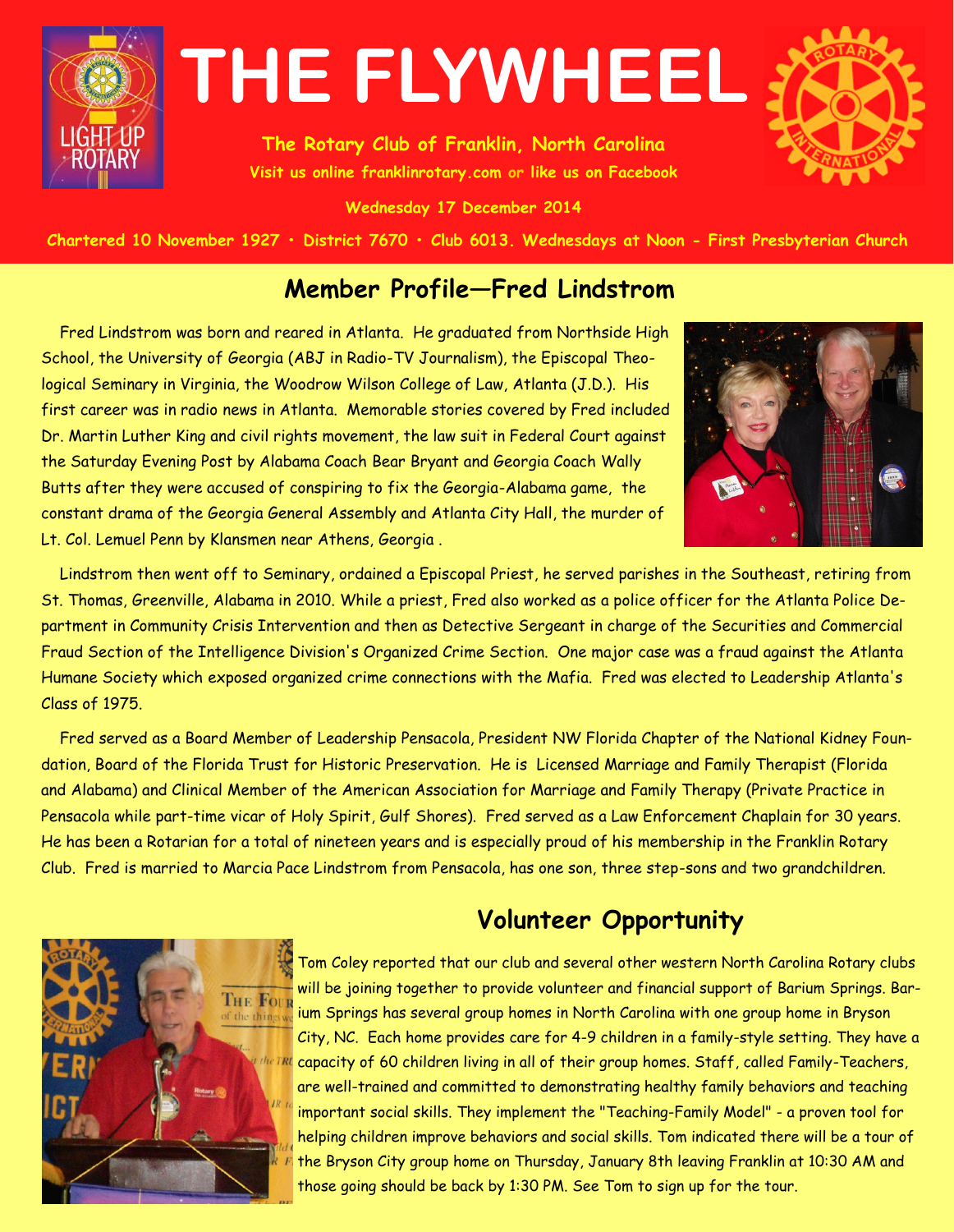

**The Rotary Club of Franklin, North Carolina Visit us online franklinrotary.com or like us on Facebook** 

**Wednesday 17 December 2014**



Chartered 10 November 1927 • District 7670 • Club 6013. Wednesdays at Noon - First Presbyterian Church

Season's Greetings



# **Clayton's Corner**

One Liners by George Carlin



1. Don't sweat the petty things and don't pet the sweaty things.

2. One tequila, two tequila, three tequila, floor.

3. Atheism is a non-prophet organization.

4. Why is it called tourist season if we can't shoot at them?

5. The main reason Santa is so jolly is because he knows where all the bad girls live.

6. I went to a bookstore and asked the sales woman, "Where's the self-help section?" She said if she told me, it would defeat the purpose.

## **January is Rotary Awareness Month**

Celebrate Rotary Awareness Month by training members on Rotary history, programs, or how to raise awareness of your club's projects among your community. Or, ask members to share a personal story or experience that they have had because of Rotary. Every



Rotarian has a Rotary story that can be educational and inspiring. The beginning of a new year is a good opportunity to renew inspiration for the rest of the Rotary year.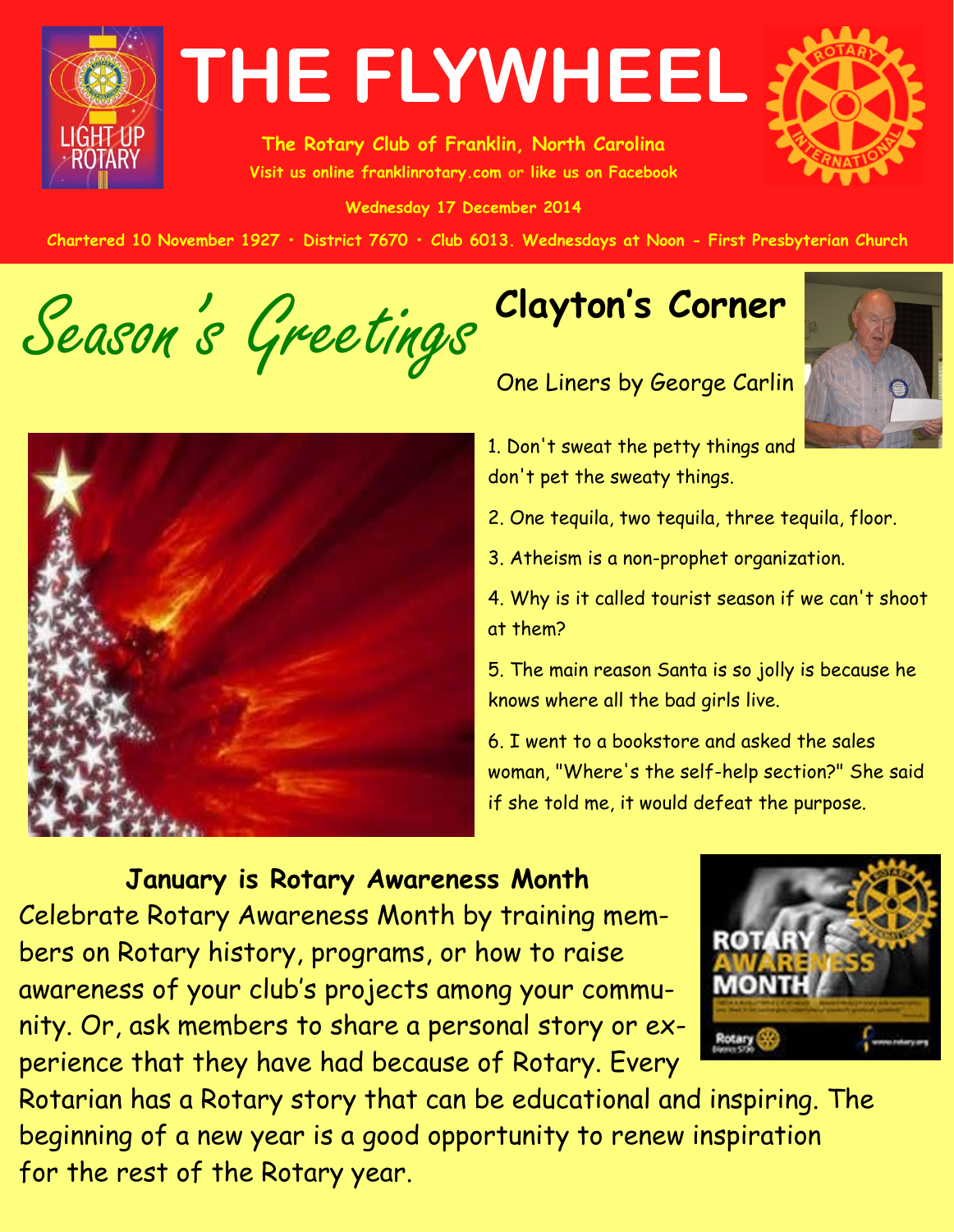

**The Rotary Club of Franklin, North Carolina Visit us online franklinrotary.com or like us on Facebook** 

**Wednesday 17 December 2014**



Chartered 10 November 1927 • District 7670 • Club 6013. Wednesdays at Noon - First Presbyterian Church

# **Need Flywheel Help!**

PR Director Dick Pritts is in need of help writing the meeting article for the



first two weeks of the month. If you can help, see Dick or PE Sean

#### **Read 2 Me—Sign Up A Child Today**

Read 2 Me program is for the children of Macon County from birth up to their 5th birthday. At the Imagination Library website, you can sign up for the program. Go to ImaginationLibrary.com and you will be linked to the Macon County program by the address you put in. Sign the child you want to receive the book per month with their address, and they will begin to receiving a book each month for a year. Or, please make a donation so that children who cannot afford to sign up can be spon-

sored. Donations should go to Karen Kenney, Gary Dills or Bill McGaha.



## **Help Wanted!**

We need you for Rotary Service. If you are a new member or existing member and would like to help with one of our many projects and functions like..

\*Community Care Clinic \*Boy Scouts \*Hunger Projects \*Project Panama \*Friendship Exchange \*Wheelchairs \*Read2Me \*Shadow Program \*4 Way Test \*Youth Exchange \*Rickman Scholarships \*Thanksgiving Dinner Just to name a few.. See President Susie or President Elect Sean and you can make a difference!